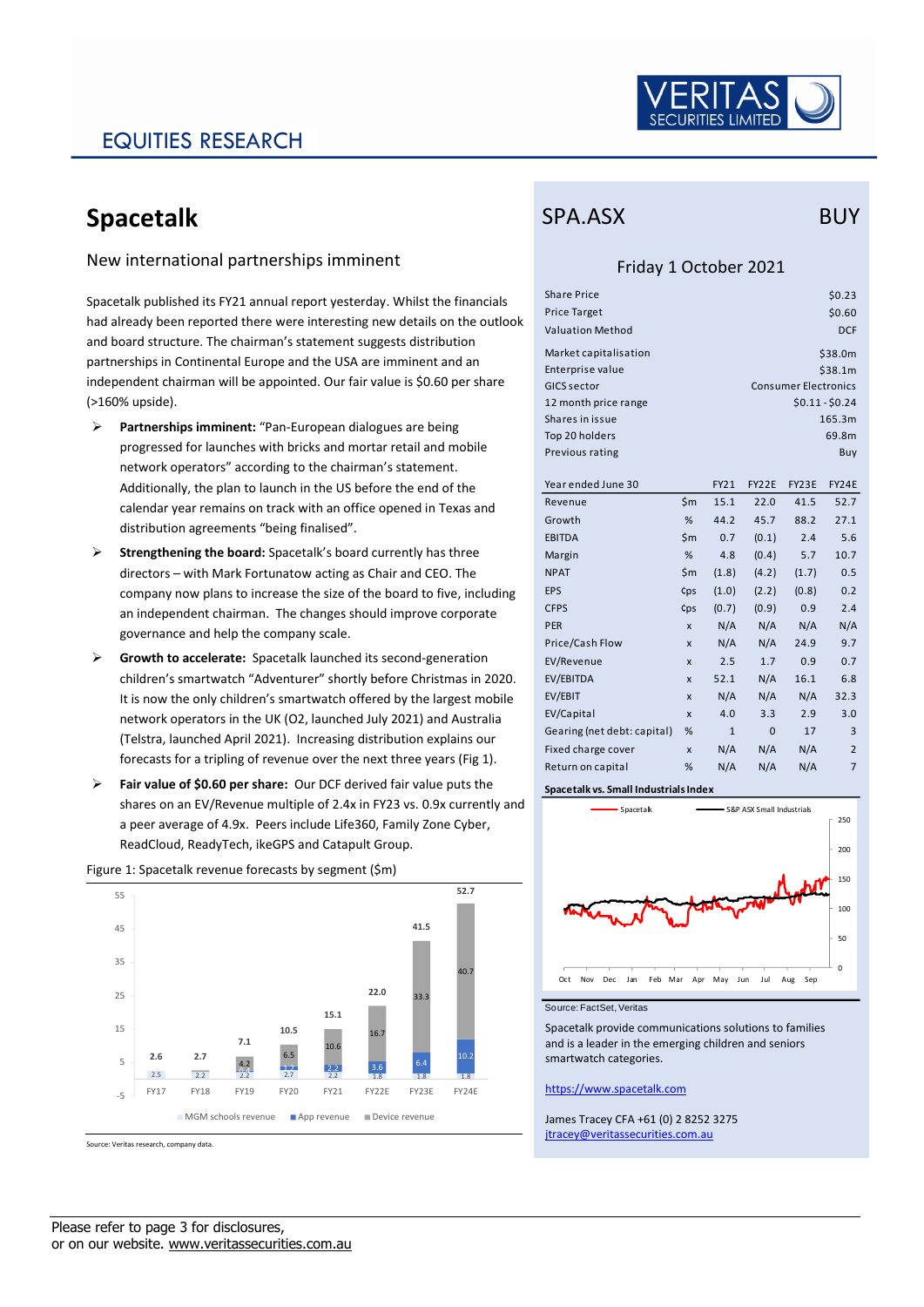# EQUITIES RESEARCH



| Financial Performance (A\$m)           |             |             |         |              |                |              | <b>Valuation Metrics</b>                                            |                            |             |             |         |        | Valuation    |
|----------------------------------------|-------------|-------------|---------|--------------|----------------|--------------|---------------------------------------------------------------------|----------------------------|-------------|-------------|---------|--------|--------------|
| Year ended June 30                     | FY19        | <b>FY20</b> | FY21    | <b>FY22E</b> | FY23E          | FY24E        | Price Target (ps)                                                   |                            |             |             | \$0.60  | 163%   |              |
| Revenue                                | 7.1         | 10.5        | 15.1    | 22.0         | 41.5           | 52.7         | Share Price (ps)                                                    |                            |             |             | \$0.23  |        |              |
| Cost of sales                          | (1.9)       | (3.0)       | (5.8)   | (10.3)       | (20.7)         | (26.6)       | FY22E EV/Sales (x)                                                  |                            |             |             | 1.7     |        |              |
| <b>Gross profit</b>                    | 5.2         | 7.4         | 9.4     | 11.7         | 20.7           | 26.1         | Implied FY22 EV/Sales (x)                                           |                            | 4.5         | 163%        |         |        |              |
| Operating costs                        | (5.5)       | (7.6)       | (8.3)   | (11.3)       | (17.4)         | (19.5)       | Implied FY23 EV/Sales (x)                                           |                            |             | 2.4         | 40%     |        |              |
| Share based payments                   | (3.4)       | (2.5)       | (0.4)   | (0.5)        | (1.0)          | (1.0)        | Market Capitalisation (A\$m)                                        |                            |             |             |         | 38.0   |              |
| <b>Normalised EBITDA</b>               | (3.6)       | (2.7)       | 0.7     | (0.1)        | 2.4            | 5.6          | Enterprise Value (A\$m)                                             |                            |             |             |         | 38.1   |              |
| Depreciation and amortisation          | (2.0)       | (2.5)       | (3.0)   | (3.7)        | (4.2)          | (4.5)        | Shares in issue (m)                                                 |                            |             |             |         | 165.3  |              |
| <b>Normalised EBIT</b>                 | (5.6)       | (5.1)       | (2.3)   | (3.7)        | (1.8)          | $1.2$        |                                                                     |                            |             |             |         |        |              |
| Associate income                       | 0.0         | 0.0         | 0.0     | 0.0          | 0.0            | 0.0          | <b>Valuation Multiples</b>                                          |                            |             |             |         |        |              |
| Net interest                           | (0.0)       | (0.1)       | (0.2)   | (0.5)        | (0.5)          | (0.5)        | Year ended June                                                     | <b>FY19</b>                | <b>FY20</b> | FY21        | FY22E   | FY23E  | <b>FY24E</b> |
| <b>Normalised Pre-tax Profit</b>       | (5.6)       | (5.3)       | (2.4)   | (4.2)        | (2.3)          | 0.7          | P/E(x)                                                              | N/A                        | N/A         | N/A         | N/A     | N/A    | N/A          |
| Normalised tax                         | 1.0         | 1.0         | 0.7     | 0.0          | 0.6            | (0.2)        | Price/Cash Flow (x)                                                 | N/A                        | 34.5        | N/A         | N/A     | 24.9   | 9.7          |
| Profit attributable to minorities      | 0.0         | 0.0         | 0.0     | 0.0          | 0.0            | 0.0          | EV/Revenue (x)                                                      | 5.3                        | 3.6         | 2.5         | 1.7     | 0.9    | 0.7          |
| Normalised profit to holders           | (4.7)       | (4.3)       | (1.8)   | (4.2)        | (1.7)          | 0.5          | EV/EBITDA (x)                                                       | N/A                        | N/A         | 52.1        | N/A     | 16.1   | 6.8          |
| One off items (post-tax)               | 0.0         | 0.0         | 0.0     | 0.0          | 0.0            | 0.0          | EV/EBIT (x)                                                         | N/A                        | N/A         | N/A         | N/A     | N/A    | 32.3         |
| <b>Reported profit to holders</b>      | (4.7)       | (4.3)       | (1.8)   | (4.2)        | (1.7)          | 0.5          | Equity FCF yield (%)                                                | $-7.3$                     | $-5.8$      | $-11.1$     | $-15.1$ | $-5.3$ | 5.6          |
|                                        |             |             |         |              |                |              | Dividend yield (%)                                                  | 0.0                        | 0.0         | 0.0         | 0.0     | 0.0    | 0.0          |
| Cash Flow Statement (A\$m)             |             |             |         |              |                |              | EV/capital (x)                                                      | 8.6                        | 7.2         | 4.0         | 3.3     | 2.9    | 3.0          |
| Year ended June 30                     | <b>FY19</b> | <b>FY20</b> | FY21    | <b>FY22E</b> | FY23E          | FY24E        | Price to book value (x)                                             | 6.1                        | 3.9         | 4.3         | 3.9     | 4.6    | 4.0          |
| <b>Normalised EBITDA</b>               | (3.6)       | (2.7)       | 0.7     | (0.1)        | 2.4            | 5.6          |                                                                     |                            |             |             |         |        |              |
| Non cash items                         | 3.4         | 2.5         | 0.4     | 0.5          | 1.0            | $1.0$        | Per Share Data                                                      |                            |             |             |         |        |              |
| Cash net interest                      | (0.0)       | (0.1)       | (0.3)   | (0.5)        | (0.5)          | (0.5)        | Year ended June 30                                                  | <b>FY19</b>                | <b>FY20</b> | <b>FY21</b> | FY22E   | FY23E  | <b>FY24E</b> |
| Cash tax (paid)/received               | 0.6         | 1.0         | 0.7     | 0.0          | 0.6            | (0.2)        | EPS diluted - adjusted (¢ps)                                        | (3.69)                     | (3.03)      | (1.01)      | (2.15)  | (0.77) | 0.23         |
| Working capital/other                  | (0.9)       | 0.3         | (2.7)   | (1.6)        | (1.5)          | (0.8)        | EPS diluted (Cps)                                                   | (3.69)                     | (3.03)      | (1.01)      | (2.15)  | (0.77) | 0.23         |
| <b>Operating Cash Flow</b>             | (0.5)       | 0.9         | (1.2)   | (1.7)        | 2.0            | 5.2          | Cash flow per share (Cps)                                           | (0.4)                      | 0.7         | (0.7)       | (0.9)   | 0.9    | 2.4          |
| Capex                                  | (2.2)       | (3.1)       | (3.0)   | (4.0)        | (4.0)          | (3.0)        | Free cash flow per share (Cps)                                      | (2.2)                      | (1.6)       | (2.4)       | (2.9)   | (0.9)  | 1.0          |
| <b>Free Cash Flow</b>                  | (2.8)       | (2.2)       | (4.2)   | (5.7)        | (2.0)          | 2.1          | Cash (Cps)                                                          | 1.3                        | 2.2         | 2.4         | 3.2     | 1.8    | 1.8          |
| Disposals/Acquisitions                 | 0.0         | 0.0         | 0.0     | 0.0          | 0.0            | 0.0          | Net assets (Cps)                                                    | 3.8                        | 5.9         | 5.3         | 5.9     | 5.0    | 5.7          |
| Dividends paid                         | 0.0         | 0.0         | 0.0     | 0.0          | 0.0            | 0.0          | DPS (Cps)                                                           |                            | 0.0         | 0.0         | 0.0     | 0.0    | 0.0          |
| Equity raised/buybacks                 | 0.5         | 5.2         | 2.5     | 6.0          | 0.0            | 0.0          | Franking (%)                                                        | 0.0                        | 0.0         | 0.0         | 0.0     | 0.0    | 0.0          |
| Borrowings/(debt repayment)            | 1.3         | (1.3)       | 3.0     | 2.0          | 0.0            | (2.0)        | Shares on issue - avg. basic (m)                                    |                            | 138         | 164         | 185     | 205    | 205          |
| Other inc. finance leases              | 0.0         | (0.2)       | (0.2)   | (0.2)        | (0.2)          | (0.2)        | Shares on issue - avg. diluted (m)                                  |                            | 141         | 175         | 197     | 217    | 217          |
| Net increase/(decrease) cash           | (1.0)       | $1.5\,$     | $1.0\,$ | 2.0          | (2.3)          | (0.1)        |                                                                     |                            |             |             |         |        |              |
| Cash at beginning                      | 2.6         | 1.6         | 3.2     | 4.2          | 6.2            | 3.9          | Segmental Revenue (\$Am)                                            |                            |             |             |         |        |              |
| Cash at end (including bank deposit:   | 1.6         | 3.2         | 4.2     | $6.2$        | 3.9            | 3.8          | Year ended June 30                                                  | <b>FY19</b><br><b>FY20</b> |             | FY21        | FY22E   | FY23E  | <b>FY24E</b> |
|                                        |             |             |         |              |                |              | App ARR                                                             | 0.8                        | 1.5         | 2.8         | 4.5     | 8.3    | 12.1         |
| Balance Sheet (A\$m)                   |             |             |         |              |                |              | App revenue                                                         | 0.4                        | $1.2$       | 2.2         | 3.6     | 6.4    | 10.2         |
| Year ended June 30                     | FY19        | <b>FY20</b> | FY21    | <b>FY22E</b> | <b>FY23E</b>   | <b>FY24E</b> | Device revenue                                                      | 4.2                        | 6.5         | 10.6        | 16.7    | 33.3   | 40.7         |
| Cash and cash equivalents              | 1.6         | 3.2         | 4.2     | 6.2          | 3.9            | 3.8          | SpaceTalk revenue                                                   | 4.6                        | 7.7         | 12.8        | 20.2    | 39.7   | 50.9         |
| Trade and other receivables            | 0.8         | $1.0\,$     | 2.2     | 4.8          | 8.0            | 9.5          | MGM schools revenue<br>2.2                                          |                            | 2.7         | 2.2         | 1.8     | 1.8    | 1.8          |
| Inventories                            | $1.2$       | 1.0         | 1.7     | 1.8          | 2.8            | 3.6          | <b>Trading revenue</b><br>6.8                                       |                            | 10.4        | 15.0        | 22.0    | 41.5   | 52.7         |
| Other current assets                   | $1.0$       | $1.1$       | 2.8     | 2.8          | 2.8            | 2.8          | Grants & other income                                               |                            | 0.1         | 0.1         | 0.0     | 0.0    | 0.0          |
| <b>Current assets</b>                  | 4.7         | 6.3         | 10.9    | 15.6         | 17.5           | 19.7         | Revenue                                                             | 10.5<br>7.1                |             | 15.1        | 22.0    | 41.5   | 52.7         |
| Plant and equipment                    | 0.2         | 0.2         | 0.2     | 0.2          | 0.2            | 0.3          |                                                                     |                            |             |             |         |        |              |
| Intangible assets                      | 2.8         | 3.7         | 3.9     | 4.5          | 4.6            | 3.4          | Segmental Revenue Growth (% YoY)                                    |                            |             |             |         |        |              |
| Right of use                           | 0.0         | 0.1         | 0.3     | 0.3          | 0.3            | 0.3          | Year ended June 30                                                  | <b>FY19</b>                | <b>FY20</b> | FY21        | FY22E   | FY23E  | <b>FY24E</b> |
| Deferred tax assets                    | 0.0         | 0.5         | 0.7     | 0.7          | 0.7            | 0.7          | App ARR growth                                                      | N/A                        | 87.5        | 88.1        | 58.2    | 84.9   | 47.0         |
| Non current assets                     | 3.0         | 4.5         | 5.1     | 5.7          | 5.8            | 4.7          | App revenue growth                                                  | N/A                        | 180.0       | 79.3        | 66.4    | 77.6   | 60.3         |
| Assets                                 | 7.7         | 10.7        | 16.0    | 21.3         | 23.3           | 24.3         | Device revenue growth                                               | 836.5                      | 53.8        | 63.8        | 57.1    | 100.0  | 22.2         |
| Trade and other payables               | 1.3         | 2.1         | 1.9     | 3.0          | 5.7            | 7.2          | Spacetalk revenue growth                                            | 931.9                      | 65.4        | 66.2        | 58.6    | 96.0   | 28.3         |
| Provisions                             | 0.3         | 0.2         | 0.4     | 0.4          | 0.4            | 0.4          | MGM schools revenue growth                                          | (1.9)                      | 25.1        | (18.1)      | (19.8)  | 0.0    | 0.0          |
| Borrowings & leases                    | 0.0         | 0.1         | 0.2     | 0.2          | 0.2            | 0.2          | Trading revenue growth                                              | 154.5                      | 52.5        | 44.0        | 46.9    | 88.2   | 27.1         |
| Income tax liability                   | 0.0         | n n         | 0.1     | 0.1          | 0 <sub>1</sub> | 0.1          | Revenue growth                                                      | 160.3                      | 46.8        |             |         | 88.2   | 27.1         |
| <b>Current liabilities</b>             | $1.6$       | 2.4         | 2.6     | 3.7          | 6.3            | 7.9          |                                                                     |                            |             |             |         |        |              |
| Borrowings                             | 1.3         | 0.0         | 4.1     | 6.1          | $6.1$          | 4.1          | Performance Ratios (%)                                              |                            |             |             |         |        |              |
| Deferred tax liabilities               | 0.0         | 0.0         | 0.0     | 0.0          | 0.0            | 0.0          | Year ended June 30                                                  | <b>FY19</b>                | <b>FY20</b> | <b>FY21</b> | FY22E   | FY23E  | <b>FY24E</b> |
| Non current liabilities                | 1.3         | $0.0\,$     | 4.1     | 6.1          | 6.1            | $4.1\,$      | 73.1<br>70.9<br>61.9<br>Gross margin                                |                            | 53.1        | 50.0        | 49.5    |        |              |
| <b>Total liabilities</b>               | 2.9         | 2.4         | 6.7     | 9.7          | 12.4           | 11.9         | EBITDA margin<br>(51.0)<br>(25.6)<br>(0.4)<br>4.8                   |                            | 5.7         | 10.7        |         |        |              |
| <b>Issued shares</b>                   | 10.8        | 16.1        | 18.7    | 25.2         | 26.2           | 27.2         | 4.2<br>Gross debt inc. leases (\$ m)<br>1.3<br>0.1<br>6.2           |                            | $6.2\,$     | 4.2         |         |        |              |
| Reserve options                        | 3.7         | $6.2\,$     | 6.4     | 6.4          | 6.4            | 6.4          | Net cash/(debt) (\$ m)                                              | 0.4                        | 3.0         | (0.1)       | (0.0)   | (2.3)  | (0.4)        |
| Accumulated losses                     | (9.7)       | (14.0)      | (15.8)  | (20.0)       | (21.7)         | (21.2)       | Gearing (net debt/(cash): capital)<br>(57.3)<br>0.6<br>0.2<br>(8.7) |                            | 17.4        | 3.3         |         |        |              |
| <b>Total equity</b>                    | 4.8         | 8.3         | 9.4     | 11.6         | 10.9           | 12.4         | Fixed charge cover                                                  | N/A                        | N/A         | N/A         | N/A     | N/A    | 1.9          |
|                                        |             |             |         |              |                | Holding      | Return on capital                                                   | N/A                        | N/A         | N/A         | N/A     | N/A    | 6.5          |
| Directors and Key Management Personnel |             |             |         |              | Shares         |              |                                                                     |                            |             |             |         |        |              |

| Mark Fortunatow                                    | Founder and Executive Chairman | 17.3m            | 10.5%   |
|----------------------------------------------------|--------------------------------|------------------|---------|
| Martin Pretty                                      | Non Executive Director         | 0.2 <sub>m</sub> | 0.1%    |
| Brandon Gien                                       | Non Executive Director         | 0.1 <sub>m</sub> | 0.1%    |
|                                                    |                                |                  |         |
| <b>Major Shareholders</b>                          |                                | <b>Shares</b>    | Holding |
| Mark Fortunatow                                    |                                | 17.3m            | 10.5%   |
| Thorney Investment Group                           |                                | 13.3m            | 8.0%    |
| Noel Hurd                                          |                                | 4.0m             | 2.4%    |
| Top 20 shareholders                                |                                | 69.8m            | 42.3%   |
| Source: Company data, Veritas Securities estimates |                                |                  |         |

 $\overline{\mathsf{R}}$  $\overline{S}$ TА SECURITIES LIMITED

| Share Price: \$0.23 ps                                                 |               |                     |                     |              |               | Valuation: \$0.60 ps |
|------------------------------------------------------------------------|---------------|---------------------|---------------------|--------------|---------------|----------------------|
| <b>Valuation Metrics</b>                                               |               |                     |                     |              |               | Valuation            |
| Price Target (ps)                                                      |               |                     |                     |              | \$0.60        | 163%                 |
| Share Price (ps)                                                       |               |                     |                     |              | \$0.23        |                      |
| FY22E EV/Sales (x)                                                     |               |                     |                     |              | 1.7           |                      |
| Implied FY22 EV/Sales (x)                                              |               |                     |                     |              | 4.5           | 163%                 |
| Implied FY23 EV/Sales (x)                                              |               |                     |                     |              | 2.4           | 40%                  |
| Market Capitalisation (A\$m)                                           |               |                     |                     |              | 38.0          |                      |
| Enterprise Value (A\$m)                                                |               |                     |                     |              | 38.1          |                      |
| Shares in issue (m)                                                    |               |                     |                     |              | 165.3         |                      |
|                                                                        |               |                     |                     |              |               |                      |
| <b>Valuation Multiples</b>                                             |               |                     |                     |              |               |                      |
| Year ended June                                                        | <b>FY19</b>   | <b>FY20</b>         | FY21                | FY22E        | FY23E         | <b>FY24E</b>         |
| P/E(x)                                                                 | N/A           | N/A                 | N/A                 | N/A          | N/A           | N/A                  |
| Price/Cash Flow (x)                                                    | N/A           | 34.5                | N/A                 | N/A          | 24.9          | 9.7                  |
| EV/Revenue (x)                                                         | 5.3           | 3.6                 | 2.5                 | 1.7          | 0.9           | 0.7                  |
| EV/EBITDA (x)                                                          | N/A           | N/A                 | 52.1                | N/A          | 16.1          | 6.8                  |
| EV/EBIT(x)                                                             | N/A           | N/A                 | N/A                 | N/A          | N/A           | 32.3                 |
| Equity FCF yield (%)                                                   | $-7.3$        | $-5.8$              | $-11.1$             | $-15.1$      | $-5.3$        | 5.6                  |
| Dividend yield (%)                                                     | 0.0           | 0.0                 | 0.0                 | 0.0          | 0.0           | 0.0                  |
| EV/capital (x)                                                         | 8.6           | 7.2                 | 4.0                 | 3.3          | 2.9           | 3.0                  |
| Price to book value (x)                                                | 6.1           | 3.9                 | 4.3                 | 3.9          | 4.6           | 4.0                  |
|                                                                        |               |                     |                     |              |               |                      |
| Per Share Data<br>Year ended June 30                                   | <b>FY19</b>   | <b>FY20</b>         | FY21                | <b>FY22E</b> | FY23E         | <b>FY24E</b>         |
| EPS diluted - adjusted (Cps)                                           | (3.69)        | (3.03)              | (1.01)              | (2.15)       | (0.77)        | 0.23                 |
|                                                                        |               |                     |                     |              |               | 0.23                 |
| EPS diluted (Cps)                                                      | (3.69)        | (3.03)              | (1.01)              | (2.15)       | (0.77)<br>0.9 | 2.4                  |
| Cash flow per share (Cps)                                              | (0.4)         | 0.7                 | (0.7)               | (0.9)        |               | 1.0                  |
| Free cash flow per share (Cps)<br>Cash (Cps)                           | (2.2)         | (1.6)<br>2.2        | (2.4)               | (2.9)        | (0.9)         | 1.8                  |
| Net assets (Cps)                                                       | 1.3<br>3.8    | 5.9                 | 2.4<br>5.3          | 3.2<br>5.9   | 1.8<br>5.0    | 5.7                  |
| DPS (Cps)                                                              | 0.0           | 0.0                 | 0.0                 | 0.0          | 0.0           | 0.0                  |
| Franking (%)                                                           | 0.0           | 0.0                 | 0.0                 | 0.0          | 0.0           | 0.0                  |
|                                                                        | 121           | 138                 | 164                 | 185          | 205           | 205                  |
| Shares on issue - avg. basic (m)<br>Shares on issue - avg. diluted (m) | 127           | 141                 | 175                 | 197          | 217           | 217                  |
|                                                                        |               |                     |                     |              |               |                      |
| Segmental Revenue (\$Am)                                               |               |                     |                     |              |               |                      |
| Year ended June 30                                                     | <b>FY19</b>   | <b>FY20</b>         | FY21                | <b>FY22E</b> | FY23E         | <b>FY24E</b>         |
| App ARR                                                                | 0.8           | 1.5                 | 2.8                 | 4.5          | 8.3           | 12.1                 |
| App revenue                                                            | 0.4           | 1.2                 | 2.2                 | 3.6          | 6.4           | 10.2                 |
| Device revenue                                                         | 4.2           | 6.5                 | 10.6                | 16.7         | 33.3          | 40.7                 |
| SpaceTalk revenue                                                      | 4.6           | 7.7                 | 12.8                | 20.2         | 39.7          | 50.9                 |
| MGM schools revenue                                                    | 2.2           | 2.7                 | 2.2                 | 1.8          | 1.8           | 1.8                  |
| <b>Trading revenue</b>                                                 | 6.8           | 10.4                | 15.0                | 22.0         | 41.5          | 52.7                 |
| Grants & other income                                                  | 0.3           | 0.1                 | 0.1                 | 0.0          | 0.0           | 0.0                  |
| Revenue                                                                | 7.1           | 10.5                | 15.1                | 22.0         | 41.5          | 52.7                 |
|                                                                        |               |                     |                     |              |               |                      |
| Segmental Revenue Growth (% YoY)                                       |               |                     |                     |              |               |                      |
| Year ended June 30                                                     | <b>FY19</b>   | <b>FY20</b>         | FY21                | <b>FY22E</b> | FY23E         | <b>FY24E</b>         |
| App ARR growth                                                         | N/A           | 87.5                | 88.1                | 58.2         | 84.9          | 47.0                 |
| App revenue growth                                                     | N/A           | 180.0               | 79.3                | 66.4         | 77.6          | 60.3                 |
| Device revenue growth                                                  | 836.5         | 53.8                | 63.8                | 57.1         | 100.0         | 22.2                 |
| Spacetalk revenue growth                                               | 931.9         | 65.4                | 66.2                | 58.6         | 96.0          | 28.3                 |
| MGM schools revenue growth                                             | (1.9)         | 25.1                | (18.1)              | (19.8)       | 0.0           | 0.0                  |
| <b>Trading revenue growth</b>                                          | 154.5         | 52.5                | 44.0                | 46.9         | 88.2          | 27.1                 |
| Revenue growth                                                         | 160.3         | 46.8                | 44.2                | 45.7         | 88.2          | 27.1                 |
|                                                                        |               |                     |                     |              |               |                      |
| Performance Ratios (%)                                                 |               |                     |                     | FY22E        |               |                      |
| Year ended June 30<br>Gross margin                                     | FY19<br>73.1  | <b>FY20</b><br>70.9 | <b>FY21</b><br>61.9 | 53.1         | FY23E<br>50.0 | <b>FY24E</b><br>49.5 |
| EBITDA margin                                                          |               |                     | 4.8                 |              | 5.7           | 10.7                 |
| Gross debt inc. leases (\$ m)                                          | (51.0)<br>1.3 | (25.6)<br>0.1       | 4.2                 | (0.4)<br>6.2 | 6.2           | 4.2                  |
| Net cash/(debt) (\$ m)                                                 | 0.4           | 3.0                 | (0.1)               | (0.0)        | (2.3)         |                      |
| Gearing (net debt/(cash): capital)                                     | (8.7)         | (57.3)              | 0.6                 | 0.2          | 17.4          | (0.4)<br>3.3         |
| Fixed charge cover                                                     | N/A           | N/A                 | N/A                 | N/A          | N/A           | 1.9                  |
| Return on capital                                                      | N/A           | N/A                 | N/A                 | N/A          | N/A           | 6.5                  |